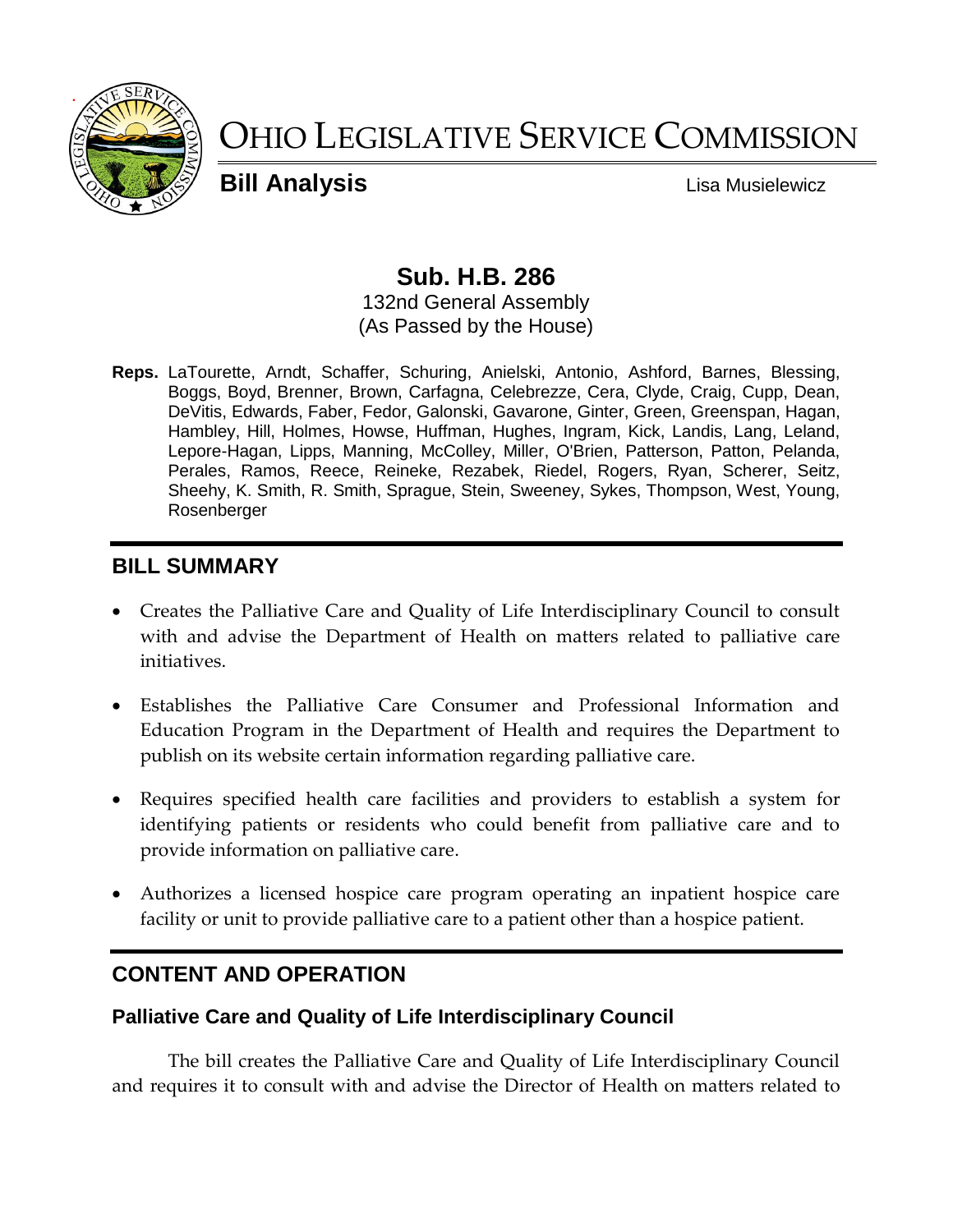the establishment, maintenance, operation, and evaluation of palliative care initiatives in Ohio.<sup>1</sup>

#### **Council duties**

In addition to consulting on matters related to palliative care initiatives, the Council must do all of the following:<sup>2</sup>

(1) Consult with the Department of Health about the Palliative Care Consumer and Professional Information and Education Program (described below);

(2) Consult with the Department about the duty of health care facilities under the bill to identify those who could benefit from palliative care and to provide information to such individuals;

(3) Identify national organizations that have established standards of practice and best practice models for palliative care;

(4) Identify initiatives established at the national and state levels aimed at integrating palliative care services into the health care system and enhancing the use and development of those services;

(5) Establish guidelines for health care facilities to use in identifying patients who could benefit from palliative care and in determining appropriate types of services for such patients;

(6) Prepare an annual report of recommendations for improving the provision of palliative care services in Ohio.

#### **Recommendations**

The Council's report of recommendations must be submitted on or before December 31 of each year to all of the following: the General Assembly, Governor, Directors of Aging and Health, Superintendent of Insurance, Executive Director of the Office of Health Transformation, and Medicaid Director.<sup>3</sup>

 $\overline{a}$ 

<sup>&</sup>lt;sup>1</sup> R.C. 3701.36(E)(1).

 $2$  R.C. 3701.36(E)(2) to (6).

 $3$  R.C. 3701.36(E)(6).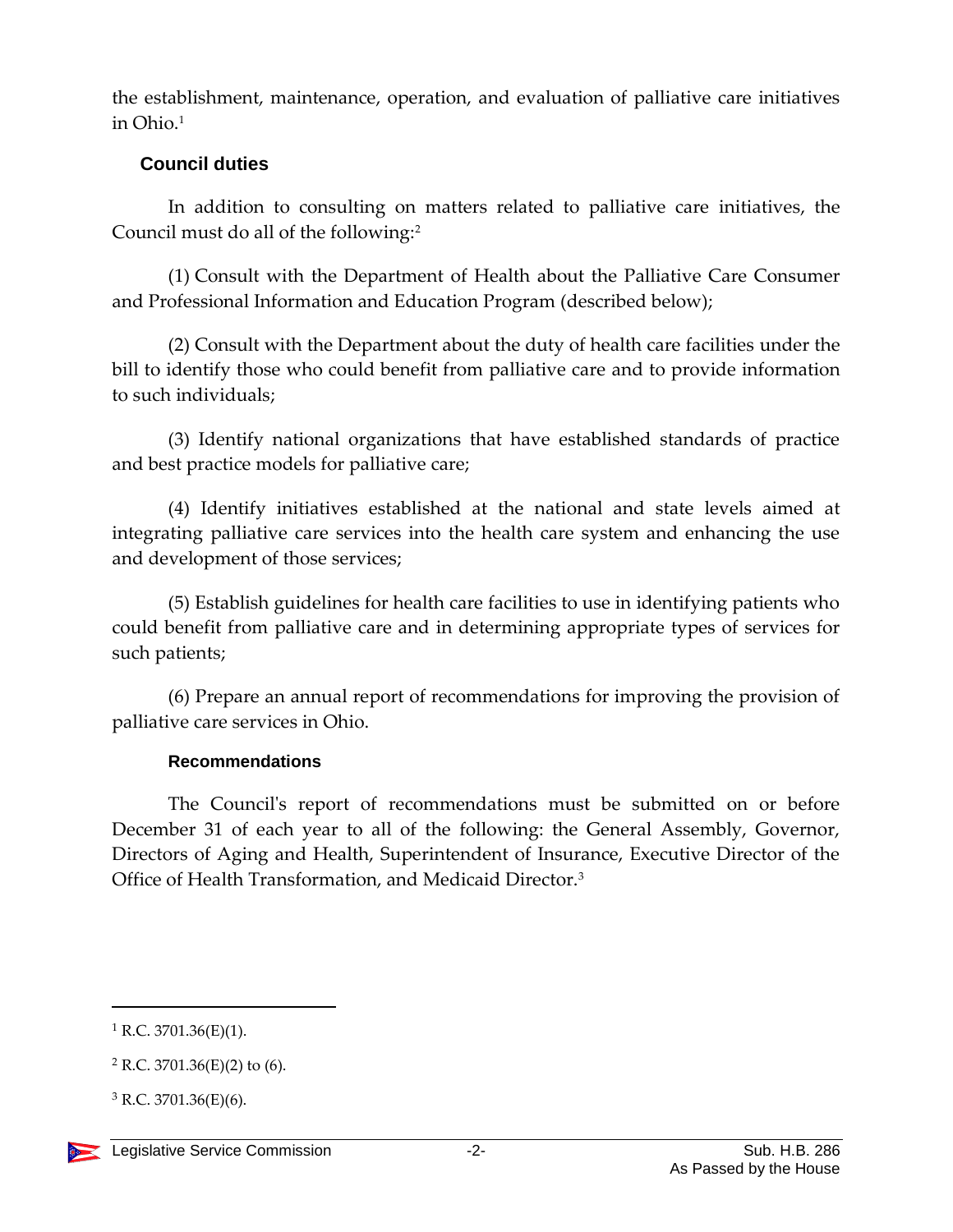## **Council membership**

The Director of Health is charged with appointing council members. They must include individuals with expertise in palliative care who represent the following constituencies or professions:<sup>4</sup>

(1) Patients;

(2) Family caregivers;

(3) Clergy or spiritual advisers;

(4) Physicians, including those board-certified in pediatrics and those boardcertified in psychiatry;

(5) Physician assistants;

(6) Licensed practical nurses and registered nurses, including advanced practice registered nurses who are certified nurse practitioners or clinical nurse specialists;

(7) Licensed professional clinical counselors or licensed professional counselors;

(8) Independent social workers or social workers;

(9) Pharmacists;

(10) Psychologists;

(11) Marriage and family therapists;

(12) Child life specialists;

(13) Health insurers.

The membership must also include individuals who have worked with differing age groups and those who have experience or expertise in various palliative care delivery models, including acute care, long-term care, hospice, home health agency, home-based care, and spiritual care. Employees of state agencies that administer programs pertaining to palliative care or are otherwise concerned with the delivery of palliative care in Ohio also may be included as members.<sup>5</sup>

 $5$  R.C. 3701.36(C).



 $\overline{a}$ 

 $4$  R.C. 3701.36(B).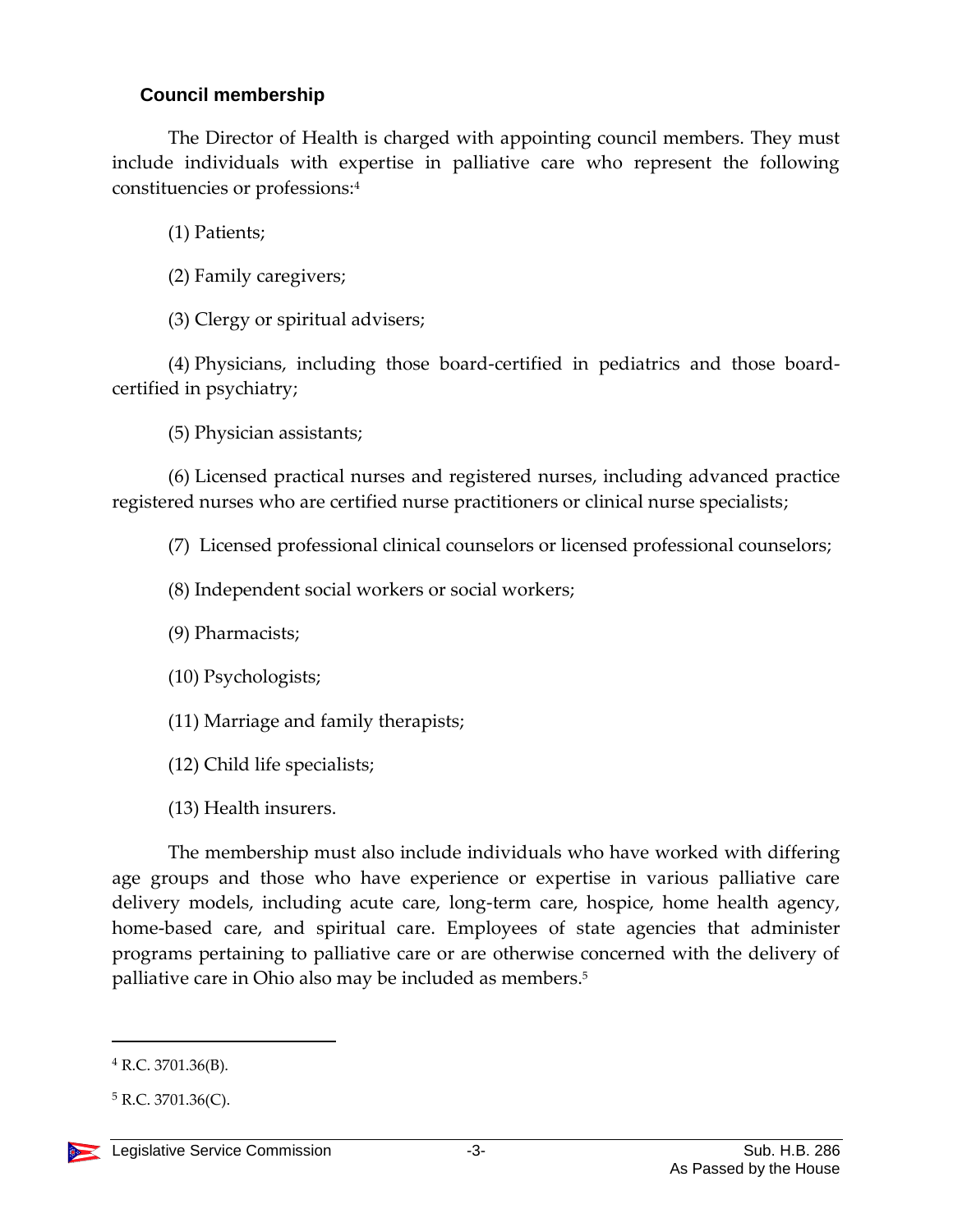At least two members of the Council must be physicians who are board-certified in hospice and palliative care and no more than 20 individuals may serve as members at any one time. The bill prohibits more than two members from being employed by or practicing at the same health care facility or emergency medical service organization.<sup>6</sup>

In making appointments to the Council, the Director must seek to include as members individuals who represent underserved areas of Ohio and to ensure that all geographic areas of Ohio are represented.<sup>7</sup>

#### **Initial appointments**

The Director must make initial appointments not later than 90 days after the bill's effective date.<sup>8</sup>

#### **Membership terms**

Terms of office are for three years. Each member holds office from the date of appointment until the end of the term for which the member was appointed. A member must continue in office after the member's term expires until the member's successor takes office, or until a period of 60 days has elapsed, whichever occurs first. In the event of a member's death, removal, resignation, or incapacity, the Director must appoint a successor to hold office for the remainder of the predecessor's term.<sup>9</sup>

#### **Meetings and chairpersons**

The Council must meet at the call of the Director, but not less than twice a year. Each year, the Council must select from among its members a chairperson and vicechairperson. The duties of the chairperson and vice-chairperson are to be established by the Council.<sup>10</sup>

#### **Compensation**

Each member is to serve without compensation, except to the extent that serving on the Council is considered part of the member's regular employment duties.<sup>11</sup>

 $\overline{a}$ 

 $8$  R.C. 3701.36(D).

 $^{9}$  R.C. 3701.36(D).

<sup>6</sup> R.C. 3701.36(C).

 $7$  R.C. 3701.36(C).

 $10$  R.C. 3701.36(D).

 $11$  R.C. 3701.36(D).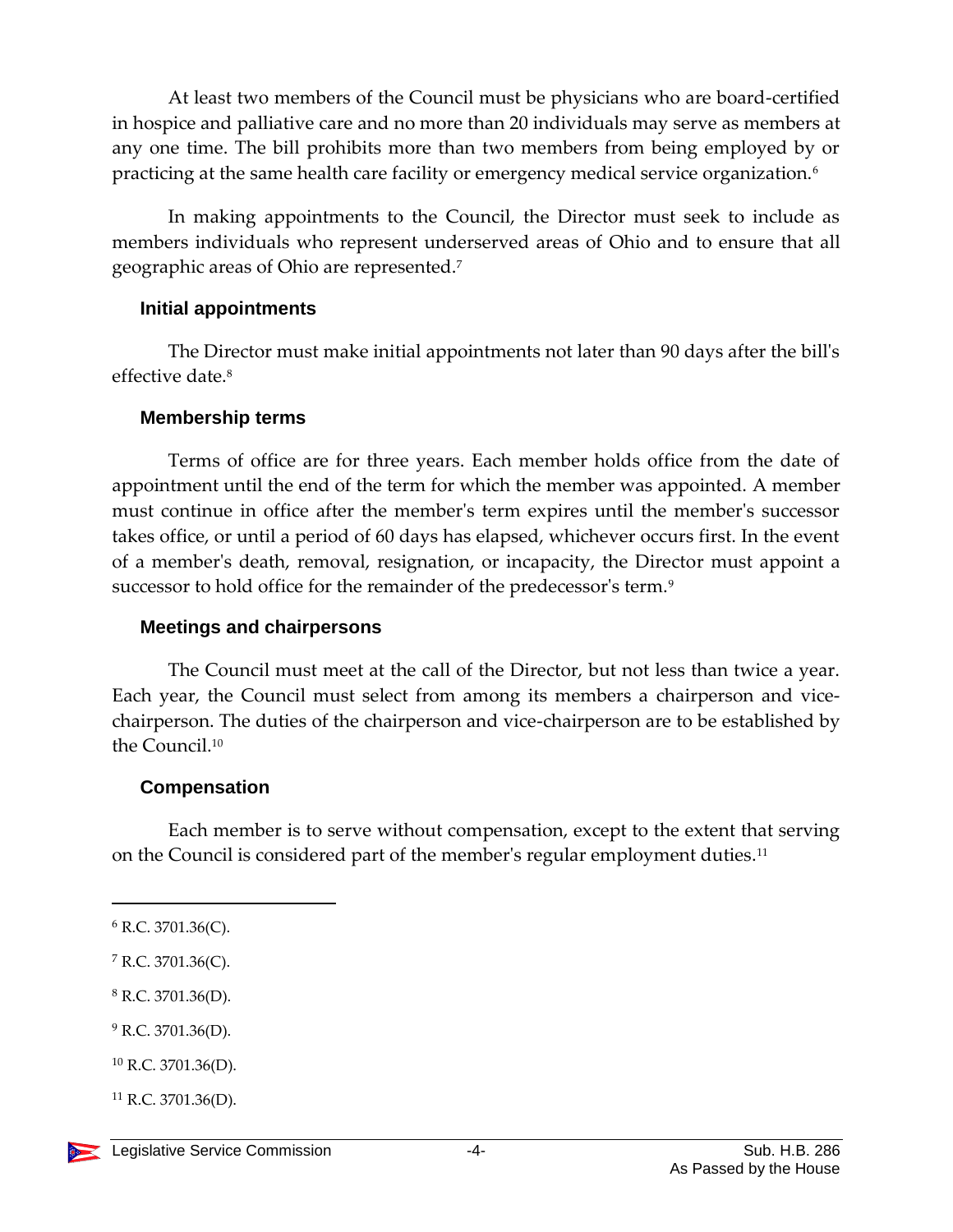#### **Administrative support**

The bill requires the Department to provide administrative support to the Council. 12

#### **Funding sources**

At the request of the Council, the Department must examine potential sources of funding to assist with any duties established by the bill.<sup>13</sup>

#### **Sunset review**

The bill specifies that the Council is not subject to the law governing the sunset review of agencies.<sup>14</sup>

## **Palliative Care Consumer and Professional Information and Education Program**

The bill establishes the Palliative Care Consumer and Professional Information and Education Program in the Department of Health. It specifies that the Program's purpose is to maximize the effectiveness of palliative care initiatives in Ohio by ensuring that comprehensive and accurate information and education on palliative care is available to the public, health care providers, and health care facilities. As part of the Program, the Department must consult with the Palliative Care and Quality of Life Interdisciplinary Council.<sup>15</sup>

#### **Department website**

The bill requires the Department to publish on its website information about palliative care, including all of the following:<sup>16</sup>

(1) Continuing education opportunities for health care professionals;

(2) Information about palliative care delivery in a patient's home and in primary, secondary, and tertiary environments;

(3) Best practices for palliative care delivery;

 $\overline{a}$ 

<sup>15</sup> R.C. 3701.361.

<sup>16</sup> R.C. 3701.361.

<sup>12</sup> R.C. 3701.36(F).

<sup>13</sup> R.C. 3701.36(F).

<sup>14</sup> R.C. 3701.36(G) (referencing R.C. 101.82 to 101.87, not in the bill).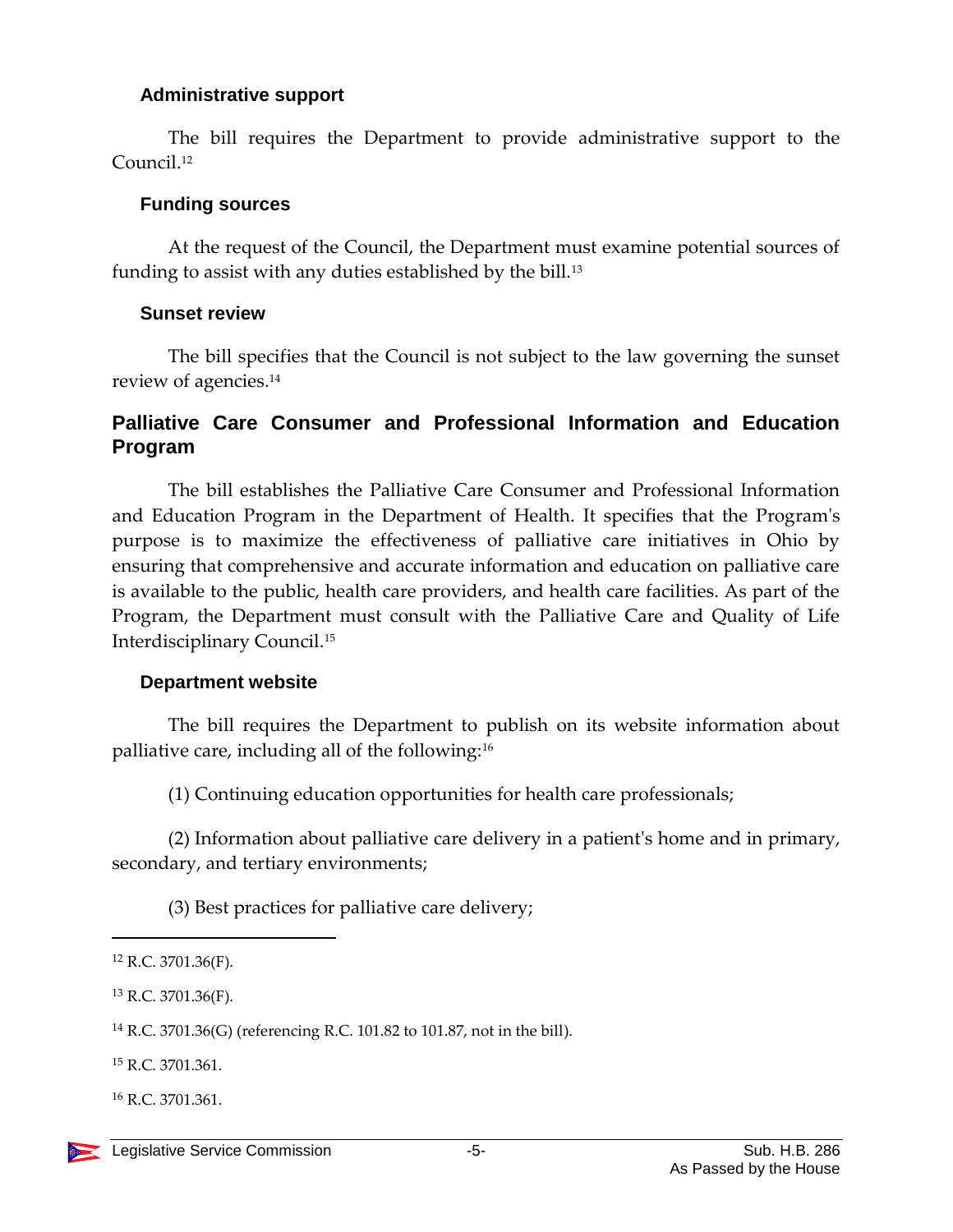(4) Consumer educational materials and referral information for palliative care, including hospice.

#### **Program initiatives**

Under the bill, the Department may develop and implement any other initiatives regarding palliative care services and education it determines necessary.<sup>17</sup>

# **Duties of health care facilities and providers**

The bill requires certain health care facilities and providers to establish a system for identifying patients or residents who could benefit from palliative care. It also requires each of them to provide information on palliative care services to patients and residents who could benefit from palliative care. <sup>18</sup> The following health care facilities and providers are subject to these requirements: hospitals, ambulatory surgical facilities, nursing homes, residential care facilities, county or district homes, veterans' homes, home health agencies, hospice care programs, and pediatric respite care programs.<sup>19</sup>

# **Palliative care definition**

The bill defines "palliative care" as specialized care for a patient of any age diagnosed with a serious illness that is provided at any stage of the illness by an interdisciplinary team working in consultation with other health care professionals, including those who may be seeking to cure the illness, and that aims to do all of the following:<sup>20</sup>

(1) Relieve the symptoms, stress, and suffering resulting from the illness;

(2) Improve the quality of life of the patient and the patient's family;

(3) Address the patient's physical, emotional, social, and spiritual needs;

(4) Facilitate patient autonomy, access to information, and medical decision making.

 $\overline{a}$ 

<sup>&</sup>lt;sup>17</sup> R.C. 3701.361.

<sup>18</sup> R.C. 3701.362.

<sup>19</sup> R.C. 3701.362(A)(1).

<sup>20</sup> R.C. 3712.01(E).